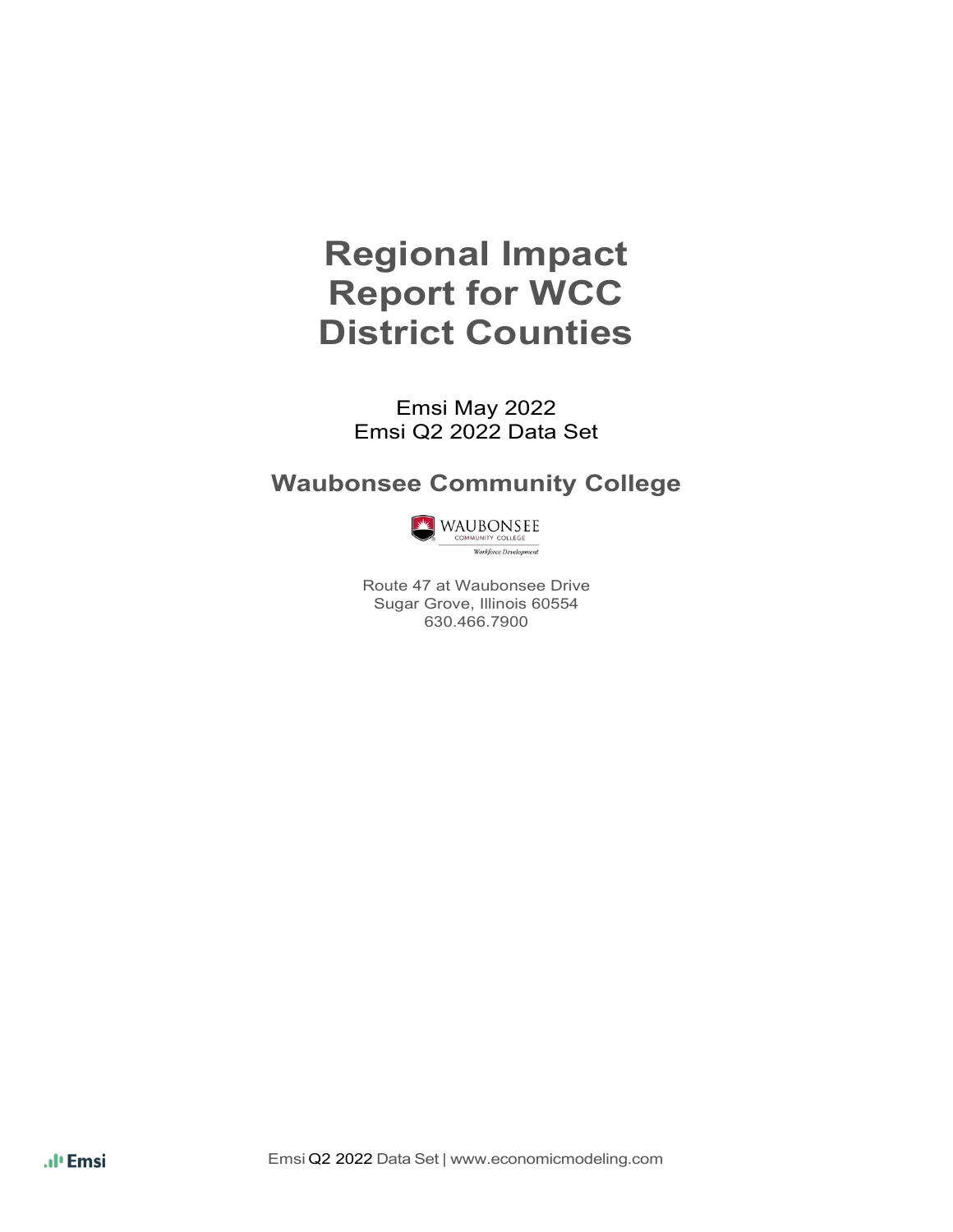# **Parameters**

#### **Regions**

| Code  | <b>Description</b> | Code  | <b>Description</b>  |
|-------|--------------------|-------|---------------------|
| 17037 | DeKalb County, IL  | 17099 | La Salle County, IL |
| 17089 | Kane County, IL    | 17197 | Will County, IL     |
| 17093 | Kendall County, IL |       |                     |

Non-Staffing Companies

#### **Minimum Experience Required**

Any

#### **Education Level**

Any

#### **Keyword Search**

#### **Timeframe**

April 2022 – May 2022

#### **Posting Lifespan**

Newly Posted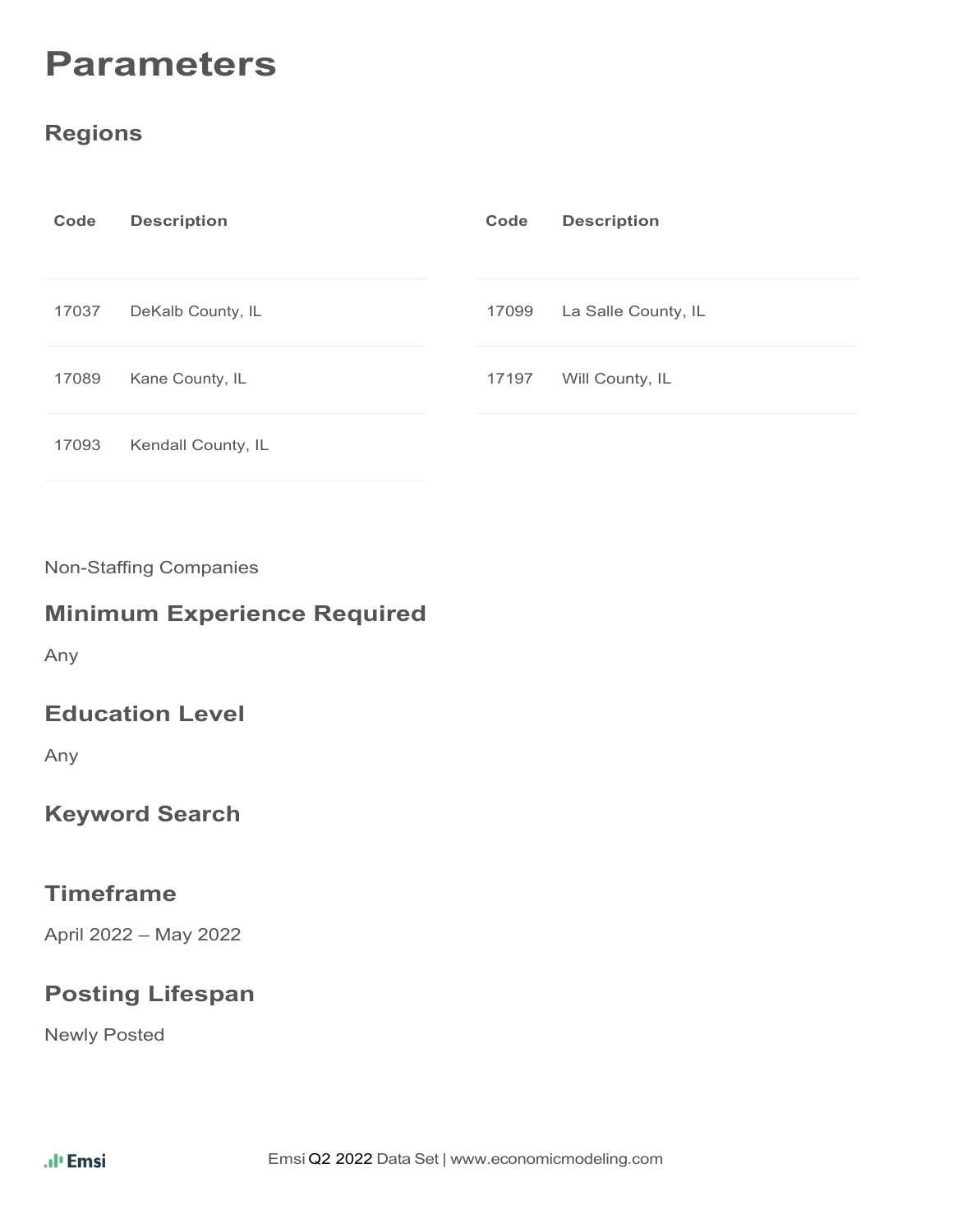# **Job Postings Regional Breakdown**



| County             | Unique Postings (Apr 2022 - May 2022) |
|--------------------|---------------------------------------|
| Will County, IL    | 10,524                                |
| Kane County, IL    | 10,359                                |
| DeKalb County, IL  | 1,942                                 |
| Kendall County, IL | 1,792                                 |
|                    |                                       |

La Salle County, IL 205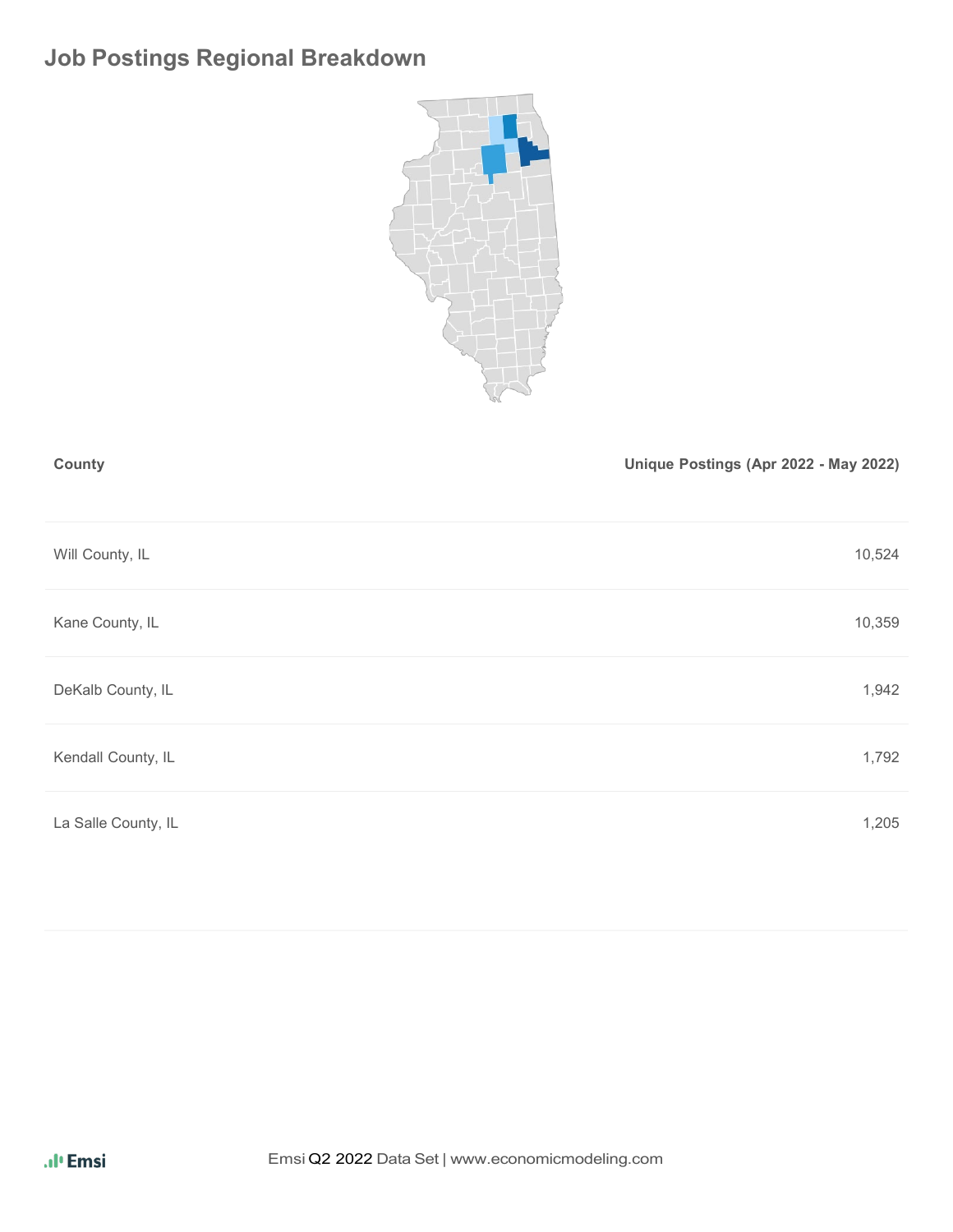## **Unique Postings Trend**

 Unique Job Postings on May 31, 2021 were 202 compared to 188 on May 31, 2022. This is a decrease of 6.9%.

This view displays the most recent 30 days of job postings activity to show near-term trends. It does not reflect your timeframe.



| <b>Day</b>  | <b>Unique Postings</b> | <b>Last Year's</b><br><b>Unique Postings</b> | % Change  |
|-------------|------------------------|----------------------------------------------|-----------|
| May 3, 2022 | 664                    | 354                                          | $+87.6%$  |
| May 4, 2022 | 441                    | 64                                           | +589.1%   |
| May 5, 2022 | 1,464                  | 464                                          | $+215.5%$ |
| May 6, 2022 | 647                    | 514                                          | $+25.9%$  |
| May 7, 2022 | 968                    | 327                                          | +196.0%   |
| May 8, 2022 | 429                    | 345                                          | $+24.3%$  |
| May 9, 2022 | 358                    | 675                                          | $-47.0%$  |

Emsi Q2 2022 Data Set | [www.economicmodeling.com](http://www.economicmodeling.com/)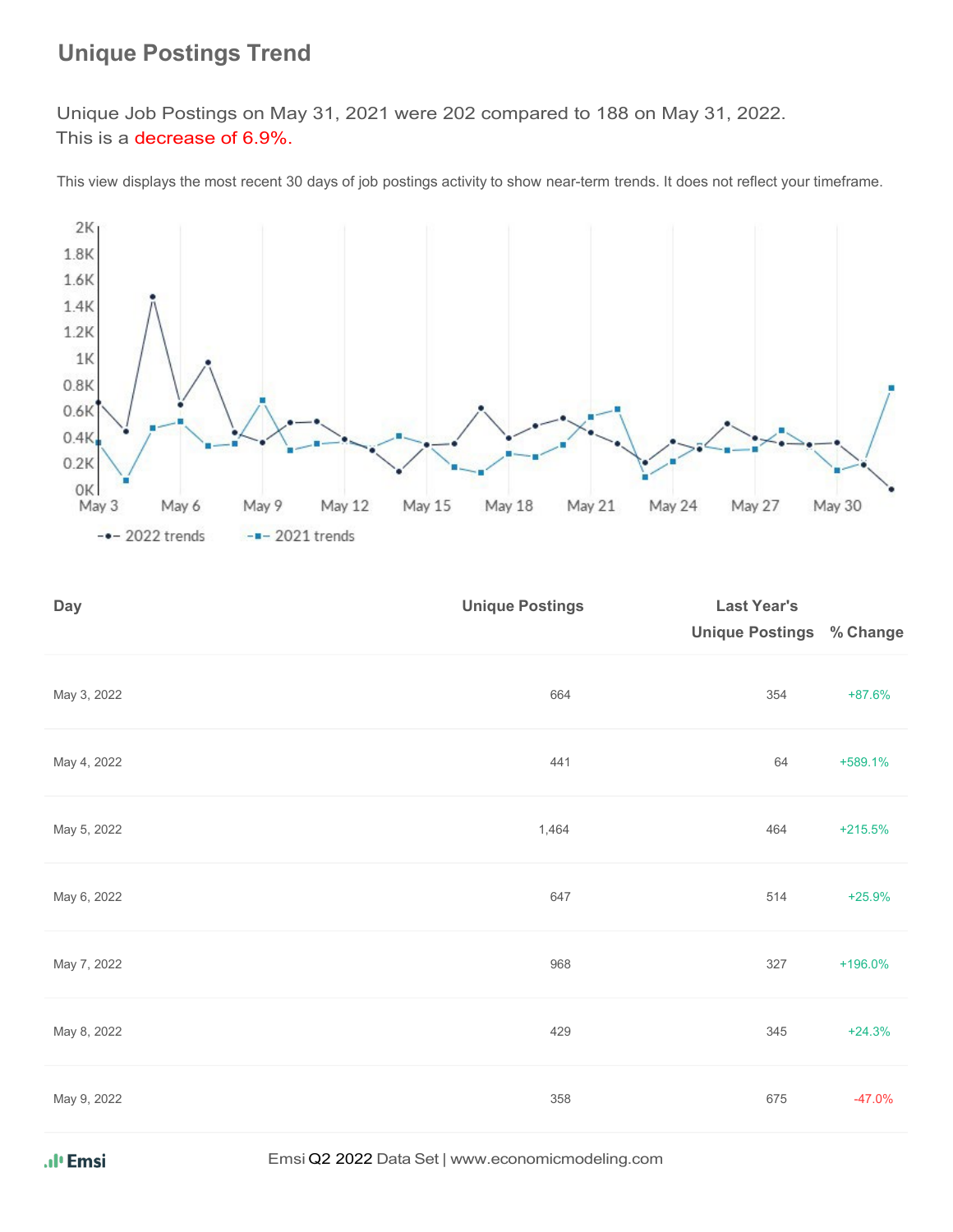| May 10, 2022 | 505 | 296    | $+70.6%$  |
|--------------|-----|--------|-----------|
| May 11, 2022 | 514 | 345    | $+49.0%$  |
| May 12, 2022 | 385 | 361    | $+6.6%$   |
| May 13, 2022 | 298 | 317    | $-6.0%$   |
| May 14, 2022 | 134 | 404    | $-66.8%$  |
| May 15, 2022 | 336 | 345    | $-2.6%$   |
| May 16, 2022 | 346 | 166    | $+108.4%$ |
| May 17, 2022 | 616 | 123    | $+400.8%$ |
| May 18, 2022 | 387 | 273    | $+41.8%$  |
| May 19, 2022 | 484 | 248    | $+95.2%$  |
| May 20, 2022 | 541 | 341    | $+58.7%$  |
| May 21, 2022 | 431 | 555    | $-22.3%$  |
| May 22, 2022 | 345 | 608    | $-43.3%$  |
| May 23, 2022 | 204 | $93\,$ | $+119.4%$ |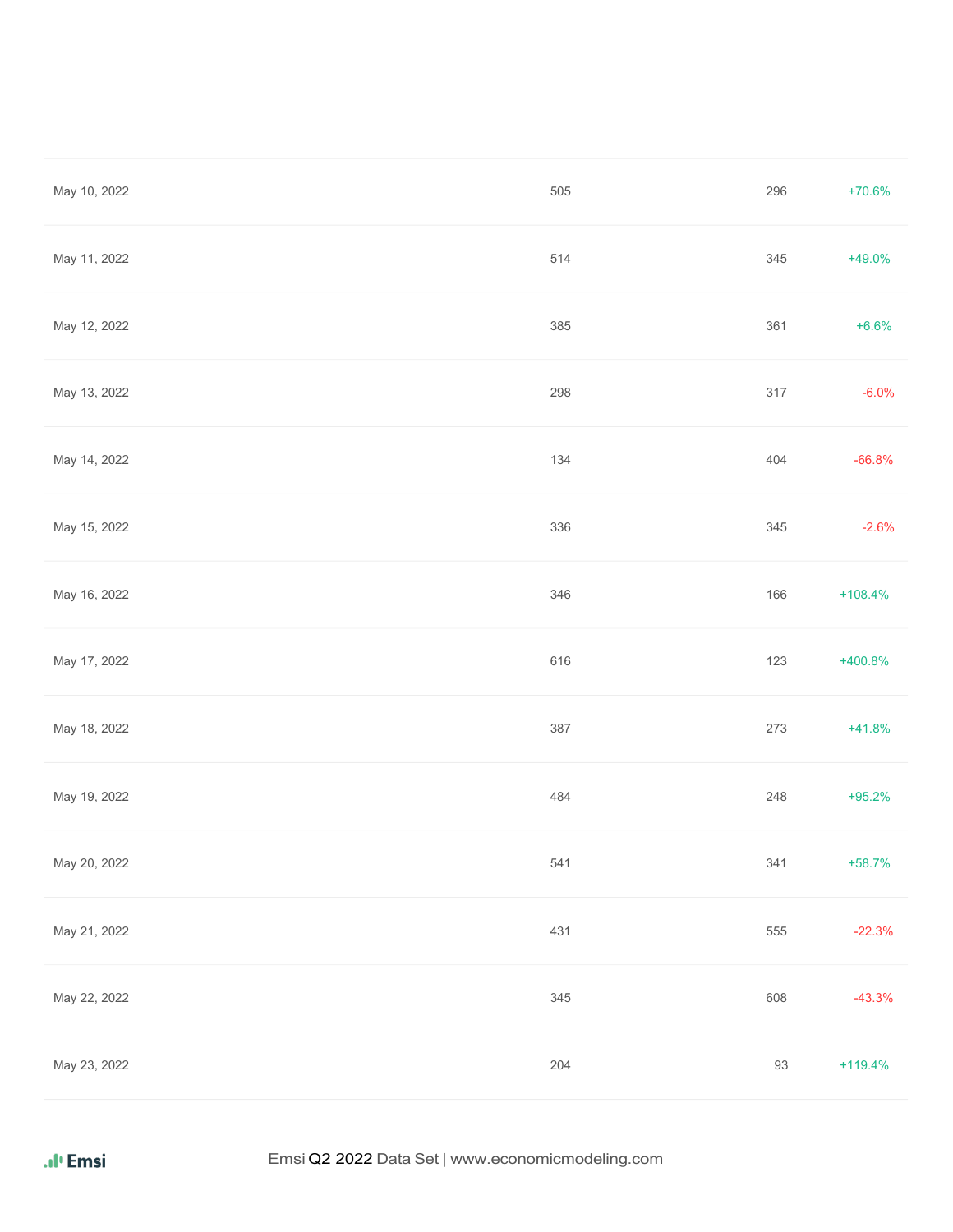| May 24, 2022 | 361 | 216 | $+67.1%$  |
|--------------|-----|-----|-----------|
| May 25, 2022 | 301 | 332 | $-9.3%$   |
| May 26, 2022 | 500 | 296 | +68.9%    |
| May 27, 2022 | 388 | 304 | $+27.6%$  |
| May 28, 2022 | 349 | 451 | $-22.6%$  |
| May 29, 2022 | 343 | 326 | $+5.2%$   |
| May 30, 2022 | 353 | 140 | $+152.1%$ |
| May 31, 2022 | 188 | 202 | $-6.9%$   |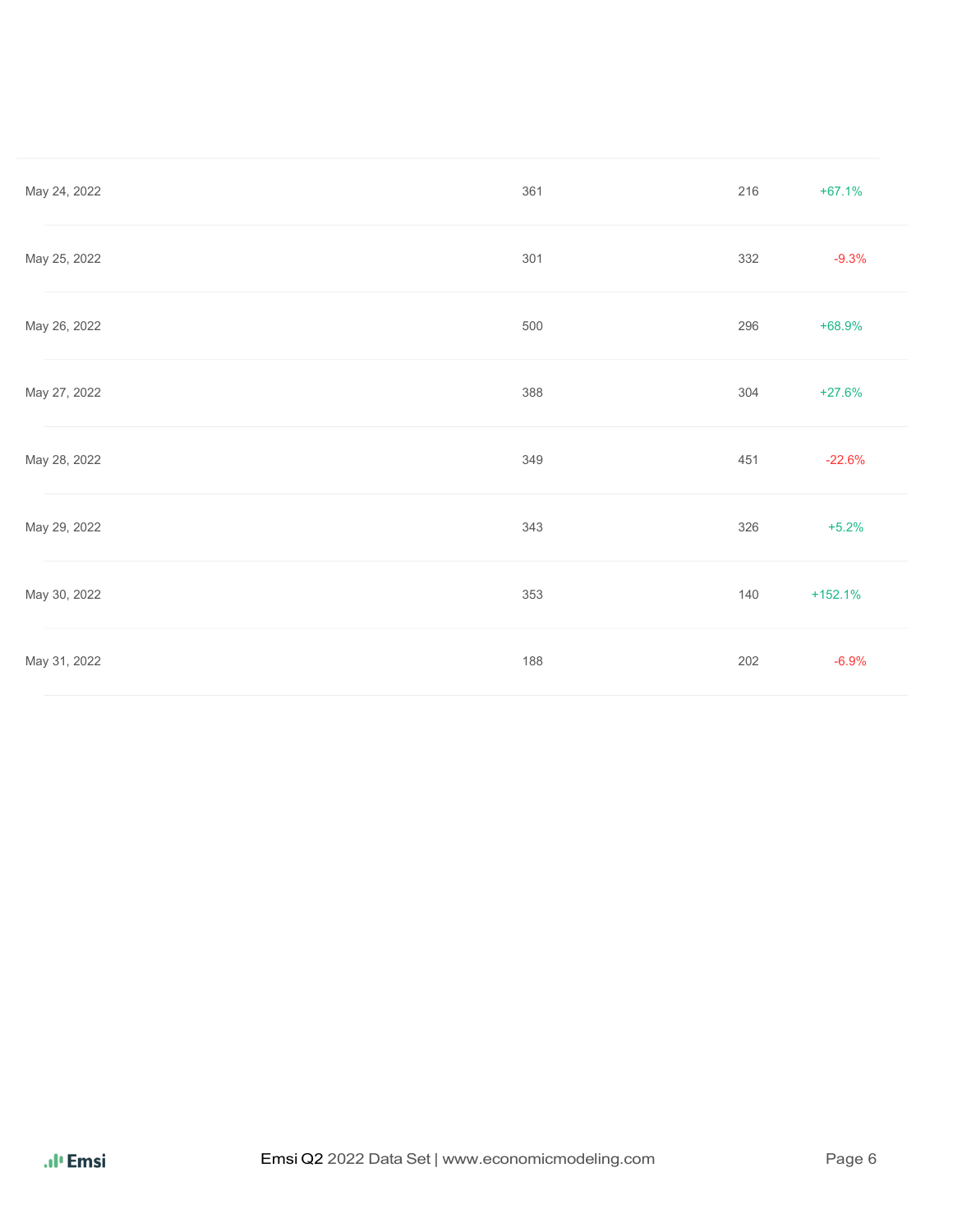# **COMPANIES THAT HAVE MOST RAMPED UP POSTING ACTIVITY**

**Top 20 ranked by % change from end of April 2022 to end of May 2022**

| <b>Company</b>                   | <b>Active</b>   | %Change |  |
|----------------------------------|-----------------|---------|--|
|                                  | <b>Postings</b> |         |  |
| Weed Man                         | 109             | 10700%  |  |
| <b>YRC Freight</b>               | 86              | 8400%   |  |
| <b>Montgomery Transport</b>      | 61              | 5900%   |  |
| <b>Silver Cross Hospital</b>     | 29              | 2700%   |  |
| <b>Highway Transport</b>         | 57              | 2650%   |  |
| Noodles & Company                | 27              | 2500%   |  |
| Panera Bread                     | 70              | 1550%   |  |
| <b>JB Hunt</b>                   | 49              | 1433%   |  |
| <b>Potbelly Sandwich Works</b>   | 14              | 1200%   |  |
| <b>Dollar General</b>            | 28              | 1200%   |  |
| Symbria                          | 12              | 1000%   |  |
| Jimmy John's                     | 59              | 980%    |  |
| <b>Cardinal Logistics</b>        | 47              | 975%    |  |
| <b>Burger King</b>               | 23              | 950%    |  |
| Pq Corporation                   | 11              | 900%    |  |
| <b>Cadence Education</b>         | 22              | 900%    |  |
| <b>Starbucks</b>                 | 74              | 857%    |  |
| Chicago Tube & Iron              | 10              | 800%    |  |
| <b>Avondale Estates Of Elgin</b> | 10              | 800%    |  |
| Boyd Bros. Transportation        | 10              | 800%    |  |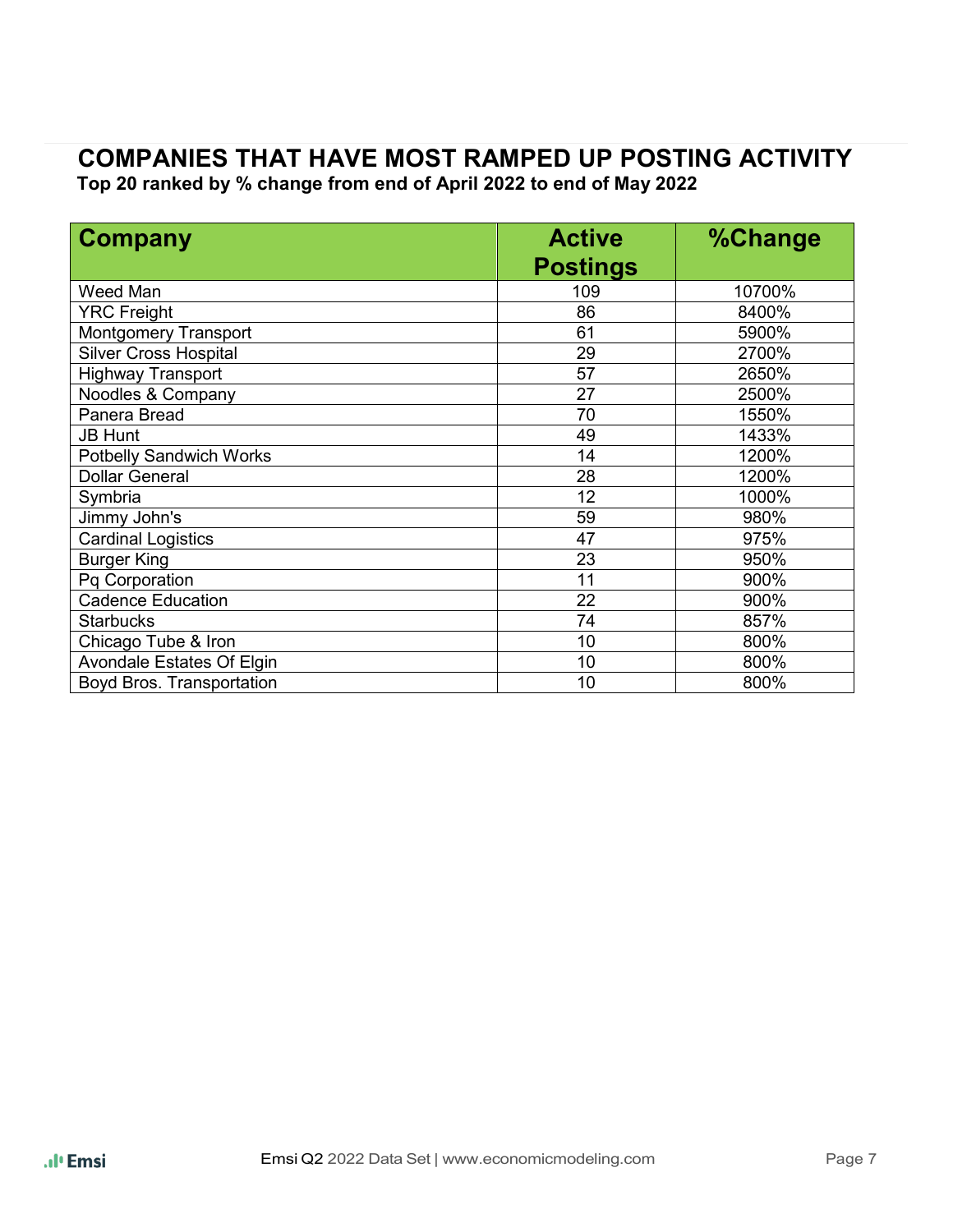# **COMPANIES THAT HAVE MOST SLOWED POSTING ACTIVITY Bottom 20 ranked by % change from end of April 2022 to end of May <sup>2022</sup>**

| <b>Company</b>                    | <b>Active</b>   | <b>%Change</b> |  |  |
|-----------------------------------|-----------------|----------------|--|--|
|                                   | <b>Postings</b> |                |  |  |
| Pfizer                            |                 | (100%)         |  |  |
| Alta Equipment Company            | 3               | $(100\%)$      |  |  |
| Omron                             | $\overline{2}$  | (100%)         |  |  |
| Smith And Richardson              |                 | (100%)         |  |  |
| Mars Incorporated                 | $\overline{2}$  | (100%)         |  |  |
| <b>Helzberg Diamonds</b>          |                 | (100%)         |  |  |
| <b>HMSHost</b>                    | 15              | (100%)         |  |  |
| <b>Gw Electric</b>                | 5               | (100%)         |  |  |
| James Hardie                      | 8               | $(100\%)$      |  |  |
| <b>Werner Enterprises</b>         | $\overline{2}$  | $(100\%)$      |  |  |
| Volvo                             |                 | $(100\%)$      |  |  |
| Logoplaste                        | 6               | $(100\%)$      |  |  |
| <b>Hudson Group</b>               | 4               | $(100\%)$      |  |  |
| <b>Delnor Hospital</b>            |                 | (100%)         |  |  |
| <b>Superior Ambulance Service</b> |                 | $(100\%)$      |  |  |
| <b>Waste Connections</b>          | 5               | (100%)         |  |  |
| CommScope                         | 5               | (100%)         |  |  |
| <b>Lending Solutions</b>          |                 | $(100\%)$      |  |  |
| <b>Checkers</b>                   |                 | (100%)         |  |  |
| Molex                             | $\overline{2}$  | (100%)         |  |  |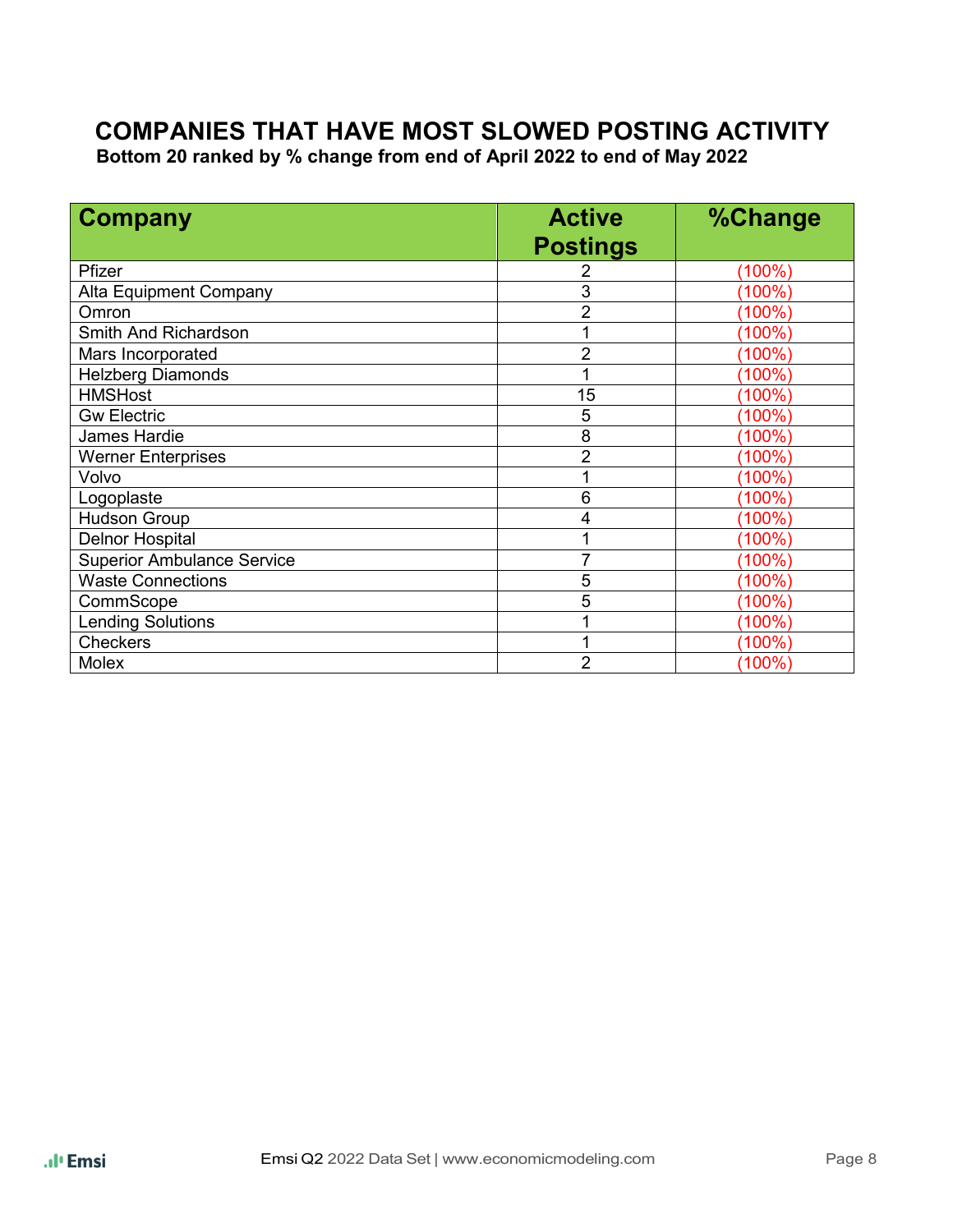# **OCCUPATIONS WITH INCREASED POSTING ACTIVITY**

**Top ranked by % change from end of April 2022 to end of May 2022** 

*filtered for occupations with 300 or more postings*

| <b>Occupation</b>                                               | <b>Active</b><br><b>Postings</b> | %Change |
|-----------------------------------------------------------------|----------------------------------|---------|
| Hairdressers, Hairstylists, and Cosmetologists                  | 316                              | 458%    |
| Heavy and Tractor-Trailer Truck Drivers                         | 1,926                            | 142%    |
| Personal Service Managers, All Other; Entertainment and         | 392                              | 119%    |
| Recreation Managers, Except Gambling; and Managers, All Other   |                                  |         |
| Software Developers and Software Quality Assurance Analysts and | 613                              | 59%     |
| <b>Testers</b>                                                  |                                  |         |
| <b>Fast Food and Counter Workers</b>                            | 569                              | 41%     |
| <b>Customer Service Representatives</b>                         | 510                              | 37%     |
| Laborers and Freight, Stock, and Material Movers, Hand          | 758                              | 37%     |
| <b>Food Service Managers</b>                                    | 404                              | 27%     |
| <b>Stockers and Order Fillers</b>                               | 510                              | 26%     |
| <b>First-Line Supervisors of Retail Sales Workers</b>           | 617                              | 25%     |
| <b>Retail Salespersons</b>                                      | 729                              | 25%     |
| Sales Representatives, Wholesale and Manufacturing, Except      | 421                              | 19%     |
| <b>Technical and Scientific Products</b>                        |                                  |         |
| Janitors and Cleaners, Except Maids and Housekeeping Cleaners   | 307                              | 7%      |
| <b>Nursing Assistants</b>                                       | 322                              | 1%      |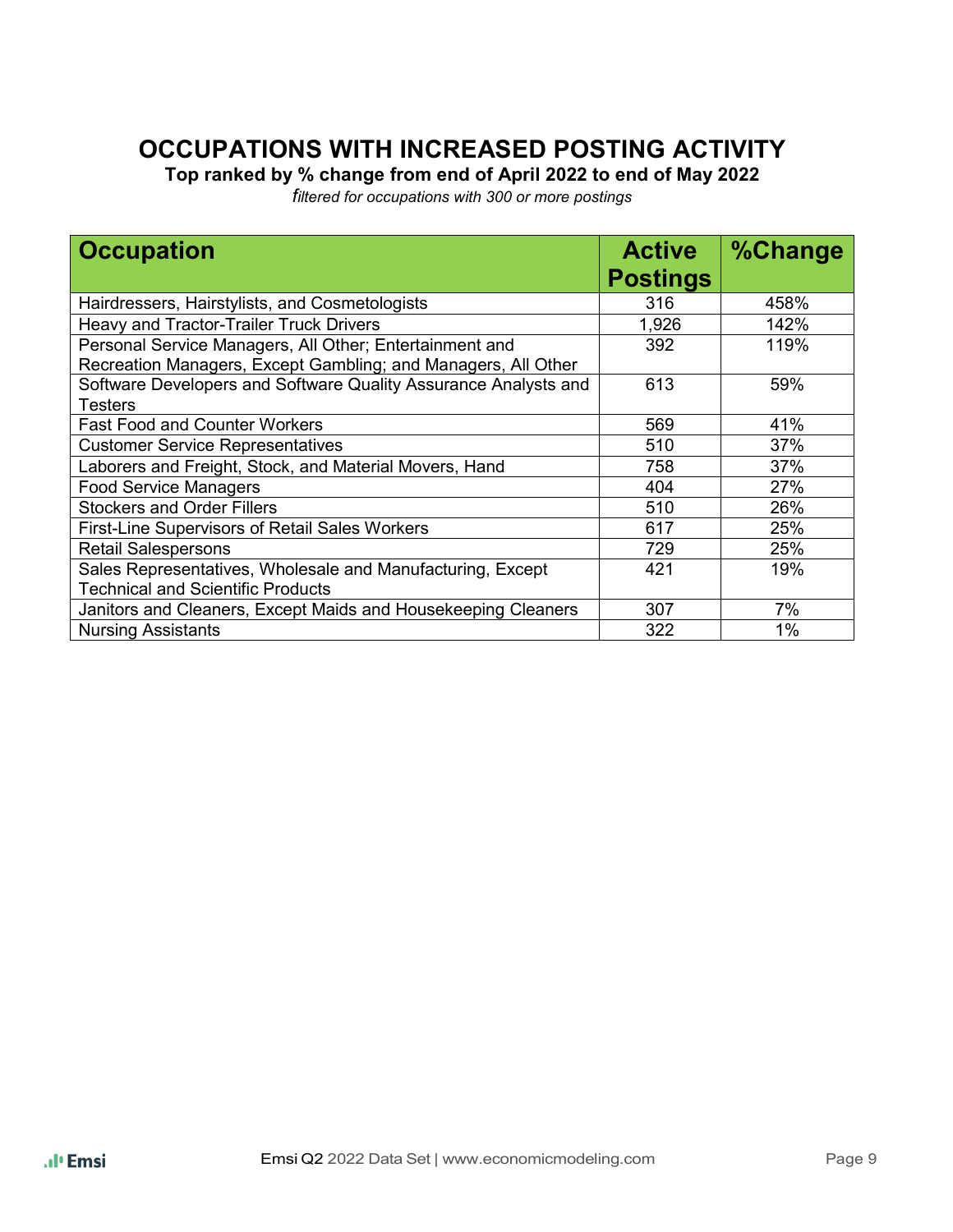# **OCCUPATIONS WITH SLOWING POSTING ACTIVITY**

**Bottom ranked by % change from end of April 2022 to end of May 2022** *filtered for occupations with 300 or more postings*

| <b>Occupation</b>                   | <b>Active</b><br><b>Postings</b> | <b>%Change</b> |
|-------------------------------------|----------------------------------|----------------|
| <b>Registered Nurses</b>            | 849                              | (8%)           |
| Home Health and Personal Care Aides | 513                              | $'2\%)$        |